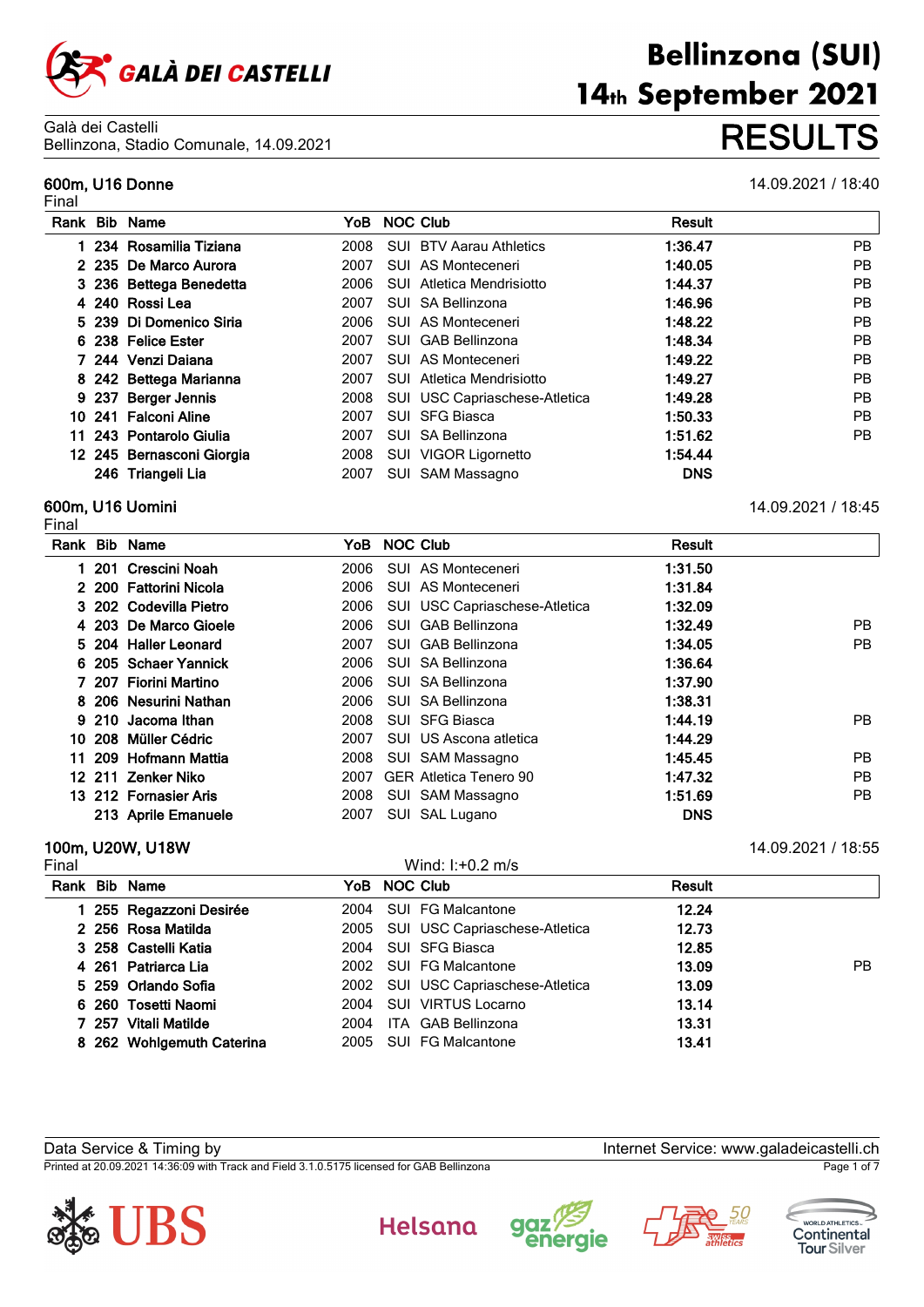

14th September 2021 Bellinzona, Stadio Comunale, 14.09.2021 **RESULTS**

**Bellinzona (SUI)** 

|       | 100m, U20M, U18M             |      |                           |               | 14.09.2021 / 19:00 |
|-------|------------------------------|------|---------------------------|---------------|--------------------|
| Final |                              |      | Wind: $1: +0.2$ m/s       |               |                    |
| Rank  | <b>Bib Name</b>              |      | YoB NOC Club              | <b>Result</b> |                    |
|       | 222 Oberti Nathan            | 2003 | SUI GAB Bellinzona        | 10.87         |                    |
|       | 2 221 Pirolli Giovanni       | 2004 | SUI US Ascona atletica    | 10.94         | BL                 |
|       | 3 223 Fumagalli Nicola       | 2002 | SUI GAB Bellinzona        | 11.02         | PB.                |
|       | 4 225 Codiroli Nathan        | 2005 | SUI SA Bellinzona         | 11.13         |                    |
|       | 5 226 Pedrioli Leo           | 2003 | SUI US Ascona atletica    | 11.14         | PB.                |
|       | 6 228 Romano Matteo          | 2002 | SUI Atletica Mendrisiotto | 11.21         | PB.                |
|       | 7 224 Sepulveda Moreira Joao | 2005 | SUI ASSPO Riva San Vitale | 11.23         |                    |
|       | 8 227 Bähler Gioele          | 2003 | SUI Atletica Mendrisiotto | 11.51         |                    |

# **5xlibero, U14 Donne** 14.09.2021 / 19:10

| Final          |                                                                                                                                               |                                                                                                    |        |  |
|----------------|-----------------------------------------------------------------------------------------------------------------------------------------------|----------------------------------------------------------------------------------------------------|--------|--|
| Rank           | <b>Name</b>                                                                                                                                   | <b>NOC Club</b>                                                                                    | Result |  |
|                | US Ascona atletica<br><b>1:</b> 321, Pirotta Aicha (2008)<br><b>3:</b> 323, Orsi Mia (2008)<br>5: 271, Poletti Lara (2008)                    | SUI US Ascona atletica<br>2 322, Cadloni Nila (2008)<br>4: 324, Galeazzi Thais (2008)              | 54.88  |  |
| $\overline{2}$ | SAM Massagno<br>1: 316, Schoos Charlotte (2008)<br>3: 318, Carmine Mirai (2009)<br>5: 270, Tricarico Elisa (2008)                             | SUI SAM Massagno<br>2: 317, Molgora Linda (2008)<br>4: 319, Schoos Carole (2009)                   | 56.47  |  |
| 3              | <b>GAB Bellinzona</b><br>1: 311, Turrini Anna (2008)<br><b>3:</b> 313, Jorio Julia (2008)<br>5: 268, Peduzzi Chiara (2008)                    | SUI GAB Bellinzona<br>2: 312, Mozzini Camilla (2008)<br>4: 314, Giudicetti Alexia (2008)           | 57.68  |  |
| 4              | <b>SA Bellinzona</b><br><b>1:</b> 335, Rhodes Sofia (2009)<br>3: 337, Cereda Emma (2009)<br><b>5:</b> 269, Panero Claire (2008)               | SUI SA Bellinzona<br>2: 336, Pagani Emma (2009)<br>4: 338, Giuliani Linda (2009)                   | 58.08  |  |
| 5              | <b>VIRTUS Locarno</b><br><b>1:</b> 326, Malinov Valeria (2008)<br>3: 328, Dazio Ania (2009)<br>5: 273, Bazzana Chantal (2009)                 | SUI VIRTUS Locarno<br>2. 327, Pérez Magda (2008)<br>4: 329, Junod Estelle (2008)                   | 58.20  |  |
| 6              | <b>USC Capriaschese-Atletica</b><br>1: 330, Brenna Melissa (2008)<br>3: 332, Stampanoni Olivia (2008)<br><b>5:</b> 272, Petralli Alice (2009) | <b>SUI</b> USC Capriaschese-Atletica<br>2: 331, Orsi Olivia (2008)<br>4 333, Caissutti Elsa (2008) | 58.86  |  |

### **400m, Women** 14.09.2021 / 19:30

| Final |      |                      |      |                                     |               |
|-------|------|----------------------|------|-------------------------------------|---------------|
|       |      | Rank Bib Name        |      | YoB NOC Club                        | <b>Result</b> |
|       |      | 91 Saalberg Eveline  |      | 1999 NED Netherlands                | 52.87         |
|       | 2 90 | <b>Lemmens Silke</b> |      | 1999 SUI Leichtathletik Club Zürich | 53.20         |
|       |      | 3 92 De Witte Laura  |      | 1995 NED Netherlands                | 53.27         |
| 4     |      | 93 Ellsworth Maureen |      | 1991 NED Netherlands                | 53.65         |
| 5.    | 94   | Bouma Andrea         |      | 1999 NED Netherlands                | 53.82         |
| 6.    | -95  | <b>Zeli Beatrice</b> | 2001 | ITA Italy                           | 55.48         |

Data Service & Timing by Internet Service: www.galadeicastelli.ch

Printed at 20.09.2021 14:36:09 with Track and Field 3.1.0.5175 licensed for GAB Bellinzona Page 2 of 7









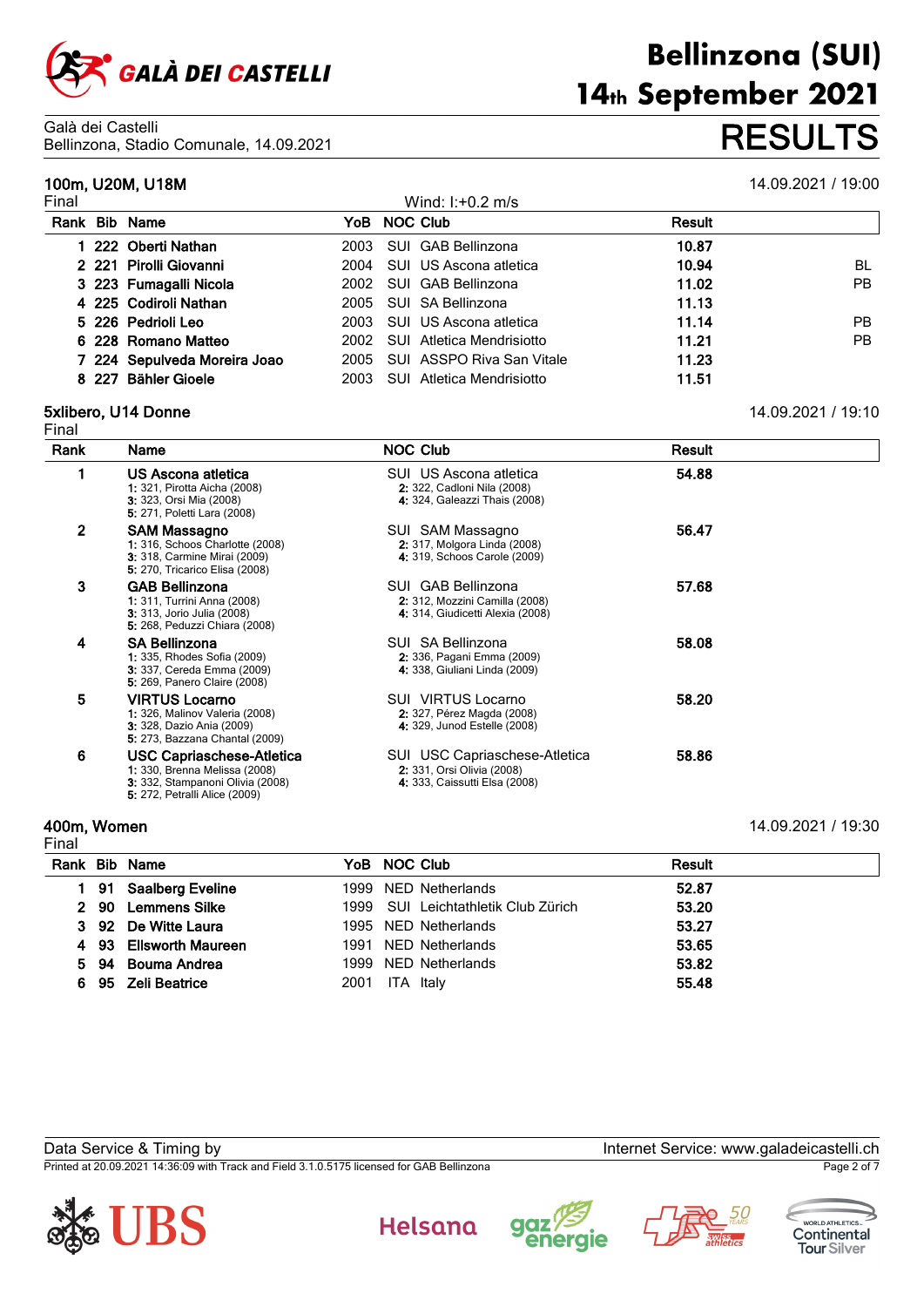

Galà dei Castelli Bellinzona, Stadio Comunale, 14.09.2021 **RESULTS**

### **100m, Women** 14.09.2021 / 19:40

**Bellinzona (SUI)** 

14th September 2021

|         | 1771111117111711 |                     |      |                                     |        |           |  |  |  |
|---------|------------------|---------------------|------|-------------------------------------|--------|-----------|--|--|--|
| Final B |                  |                     |      | Wind: $1:0.0$ m/s                   |        |           |  |  |  |
|         |                  | Rank Bib Name       |      | YoB NOC Club                        | Result |           |  |  |  |
|         | 16.              | Visser Nadine       |      | 1995 NED Netherlands                | 11.26  | <b>SB</b> |  |  |  |
|         |                  | 2 10 Klaver Lieke   |      | 1998 NED Netherlands                | 11.48  |           |  |  |  |
|         |                  | 3 11 Dobbin Beth    |      | 1994 GBR Great Britain              | 11.59  |           |  |  |  |
|         |                  | 4 12 Pavese Alessia | 1998 | ITA Italy                           | 11.63  |           |  |  |  |
|         |                  | 5 13 Kouni Natacha  |      | 2001 SUI Leichtathletik Club Zürich | 11.65  |           |  |  |  |
|         |                  | 6 57 Sember Cindy   |      | 1994 GBR Great Britain              | 11.74  | SB.       |  |  |  |
|         |                  | 56 Bertello Gaya    | 2003 | ITA Italy                           | 11.83  |           |  |  |  |
| 8       |                  | 14 Mayer Isabel     |      | 1993 GER Germany                    | 12.24  |           |  |  |  |

# **80m inclusione andicap, MAN, WOM** 14.09.2021 / 19:45

Final Wind: I:-0.1; II:0.0 m/s **Rank Bib Name YoB NOC Club Result 310 Maggetti Danilo** 2000 SUI Inclusione andicap Ticino **14.10** 1./II **308 Pecoraro Giuseppe** 2000 SUI Inclusione andicap Ticino **14.22** 2./II **307 Zurini Eric** 2000 SUI Inclusione andicap Ticino **14.30** 3./II **309 Madonna Dario** 2000 SUI Inclusione andicap Ticino **14.89** 4./II **301 Stallone Alessio** 2000 SUI Inclusione andicap Ticino **15.46** 1./I **306 Wegmann Judith** 2000 SUI Inclusione andicap Ticino **16.04** 5./II **305 Genini Loris** 2000 SUI Inclusione andicap Ticino **16.84** 2./I **302 Vasile Stefanie** 2000 SUI Inclusione andicap Ticino **18.00** 3./I **304 Petrovic Marina** 2000 SUI Inclusione andicap Ticino **20.78** 4./I

**11 300 Di Pietrantonio Rosa** 2000 SUI Inclusione andicap Ticino **24.51** 6./I

#### **Pole Vault, Women**

**Rank Bib Name YoB NOC Club Result 3.90 4.05 4.20 4.35 4.50 4.60 4.70 4.78 1 29 Šutej Tina** 1988 SLO Slovenia **4.70** 0 O XO XXO XXX **2 31 Kylypko Maryna** 1995 UKR Ukraine **4.50** 0 O XXX **3 30 Zhuk Iryna** 1993 BLR Belarus **4.50** - - - XO O X- r **4 28 Stefanidi Katerina** 1990 GRE Greece **4.50** XO XXX **5 33 Chevrier Margot** 1999 FRA France **4.35** XO O XXX **5 35 Stöcklin Pascale** 1997 SUI LAS Old Boys Basel **4.35** XO O XXX **7 34 Retzius Lene Onsrud** 1996 NOR Norway **4.35** XXO O XXX **8 36 Bachmann Lea** 1996 SUI LAS Old Boys Basel **4.20** XO XXX **9 32 Meijer Michaela** 1993 SWE Sweden **4.05** O XXX

**10 303 Rodoni Charlotte** 2000 SUI Inclusione andicap Ticino **21.26** 5./I

Data Service & Timing by Internet Service: www.galadeicastelli.ch

Printed at 20.09.2021 14:36:09 with Track and Field 3.1.0.5175 licensed for GAB Bellinzona Page 3 of 7











Final 14.09.2021 / 19:50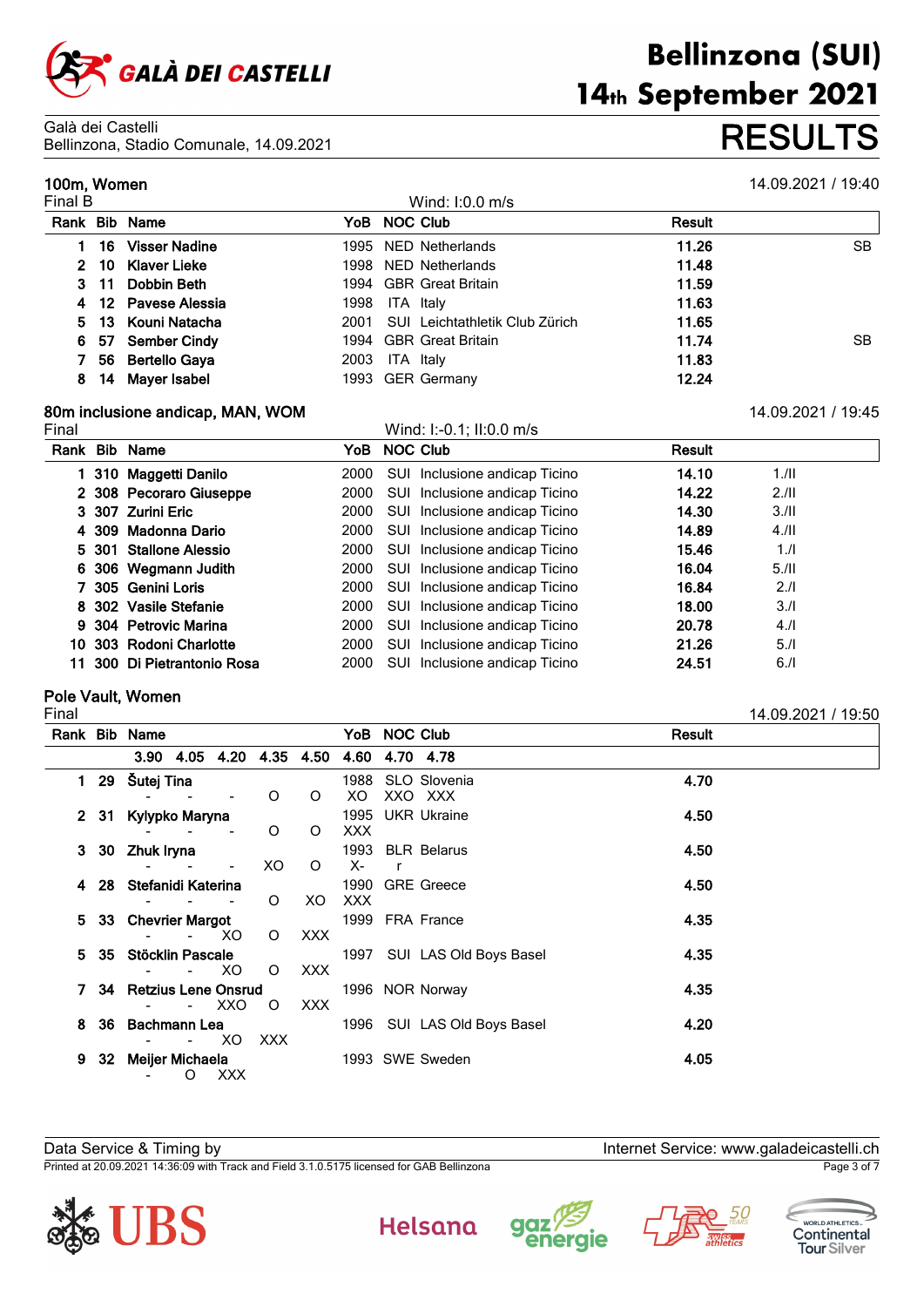

Galà dei Castelli Bellinzona, Stadio Comunale, 14.09.2021 **RESULTS**

#### **800m, Women**

**Rank Bib Name 1** 43 **Goule N** 

Final

|          | <u>EUTIU, Oluulu OUTTuriulu, 17.09.2021</u> |      |                                   |         |                    |  |
|----------|---------------------------------------------|------|-----------------------------------|---------|--------------------|--|
| n, Women |                                             |      |                                   |         | 14.09.2021 / 20:03 |  |
|          | k Bib Name                                  |      | YoB NOC Club                      | Result  |                    |  |
|          | 1 43 Goule Natoya                           | 1991 | JAM Jamaica                       | 1:58.20 |                    |  |
|          | 2 44 Price Chanelle                         |      | 1990 USA United States of America | 1:59.75 |                    |  |
| 347      | Lindh Lovisa                                |      | 1991 SWE Sweden                   | 1:59.94 |                    |  |
|          | 4 49 Hering Christina                       |      | 1994 GER Germany                  | 1:59.95 | SB.                |  |
|          | 5 45 Hoffmann Lore                          |      | 1996 SUI ATHLE.ch                 | 1:59.98 |                    |  |
|          | 5 48 Hynne Hedda                            |      | 1990 NOR Norwav                   | 1:59.98 |                    |  |

|  | 5 48 Hynne Hedda         | <b>1990 NOR NORWAY</b>       | 1.59.98    |    |
|--|--------------------------|------------------------------|------------|----|
|  | 7 46 Kuivisto Sara       | 1991 FIN Finland             | 2:00.03    |    |
|  | 8 54 Rosamilia Valentina | 2003 SUI BTV Aarau Athletics | 2:01.91    | PB |
|  | 9 50 Rodríguez Déborah   | 1992 URU Uruguay             | 2:01.97    |    |
|  | 10 51 Bellò Elena        | 1997 ITA Italy               | 2:02.51    |    |
|  | 11 52 Sclabas Delia      | 2000 SUI Gerbersport         | 2:05.36    |    |
|  | 53 Lemiesz Aneta         | 1981 POL Poland              | <b>DNF</b> |    |

#### **Intermediate Times - Final**

**400m** 56.91 53 Lemiesz Aneta POL

#### **400m Hurdles, Men (0.914m)** 14.09.2021 / 20:10 Final-AB

|  |                                                                                                                                                                                                                                                                                                         |                                | Result                                                                                                                                                                                                                                                                                 |      |           |
|--|---------------------------------------------------------------------------------------------------------------------------------------------------------------------------------------------------------------------------------------------------------------------------------------------------------|--------------------------------|----------------------------------------------------------------------------------------------------------------------------------------------------------------------------------------------------------------------------------------------------------------------------------------|------|-----------|
|  |                                                                                                                                                                                                                                                                                                         |                                | 48.15                                                                                                                                                                                                                                                                                  | 1.1  | <b>MR</b> |
|  |                                                                                                                                                                                                                                                                                                         |                                | 48.53                                                                                                                                                                                                                                                                                  | 2.1  |           |
|  |                                                                                                                                                                                                                                                                                                         |                                | 49.15                                                                                                                                                                                                                                                                                  | 3.1  |           |
|  |                                                                                                                                                                                                                                                                                                         |                                | 49.50                                                                                                                                                                                                                                                                                  | 4.1  |           |
|  |                                                                                                                                                                                                                                                                                                         |                                | 49.73                                                                                                                                                                                                                                                                                  | 5.1  |           |
|  |                                                                                                                                                                                                                                                                                                         |                                | 50.11                                                                                                                                                                                                                                                                                  | 6.1  |           |
|  |                                                                                                                                                                                                                                                                                                         |                                | 48.53                                                                                                                                                                                                                                                                                  | 1.11 | PB        |
|  |                                                                                                                                                                                                                                                                                                         |                                | 48.96                                                                                                                                                                                                                                                                                  | 2.11 | <b>PB</b> |
|  |                                                                                                                                                                                                                                                                                                         |                                | 49.35                                                                                                                                                                                                                                                                                  | 3.11 |           |
|  |                                                                                                                                                                                                                                                                                                         |                                | 50.47                                                                                                                                                                                                                                                                                  | 4.11 |           |
|  | 1996                                                                                                                                                                                                                                                                                                    |                                | 50.96                                                                                                                                                                                                                                                                                  | 5.11 |           |
|  | 2001                                                                                                                                                                                                                                                                                                    | SUI Leichtathletik Club Zürich | 52.20                                                                                                                                                                                                                                                                                  | 6.11 |           |
|  | Rank Bib Name<br>1 100 Dos Santos Alison<br>2 101 Mägi Rasmus<br>3 112 Agyekum Emil<br>4 104 Preis Constantin<br>5 102 Hyde Jaheel<br>6 103 Bailey Jr Aldrich<br>7 106 Bengtström Carl<br>8 108 Brand Dany<br>9 105 Angela Ramsey<br>10 107 Bonvin Julien<br>11 111 Tajana Mattia<br>12 110 Yirga Nahom |                                | YoB NOC Club<br>2000 BRA Brazil<br>1992 EST Estonia<br>1999 GER Germany<br>1998 GER Germany<br>1997 JAM Jamaica<br>1994 USA United States of America<br>2000 SWE Sweden<br>1996 SUI Leichtathletik Club Zürich<br>1999 NED Netherlands<br>1999 SUI CA Sierre DSG<br>SUI GAB Bellinzona |      |           |

## **Long Jump, Men**

| Final                  |                        |            |                        |                         |                            |                     | 14.09.2021 / 20:20 |  |
|------------------------|------------------------|------------|------------------------|-------------------------|----------------------------|---------------------|--------------------|--|
|                        | Rank Bib Name          |            |                        | YoB NOC Club            |                            |                     | <b>Result Wind</b> |  |
|                        | - T1 -                 | $-$ T2 $-$ | $-$ T <sub>3</sub> $-$ | $-14-$                  | $-75-$                     | $-76-$              |                    |  |
|                        | 1 117 Randazzo Filippo |            |                        | 1996<br>ITA Italy       |                            |                     | $7.81 + 0.2$       |  |
|                        | 5.72                   | X          |                        | 7.73                    | x                          | 7.74                |                    |  |
|                        | $+0.5$                 | $+0.2$     | $\frac{7.81}{+0.2}$    | $+0.5$                  | $+0.6$                     | $+1.4$              |                    |  |
| 2 120 Gföhler Benjamin |                        |            |                        | SUI<br>1994             | Leichtathletik Club Zürich | $7.75 +0.2$         |                    |  |
|                        | 7.41                   | 7.44       | 7.35                   | 7.75                    | 7.51                       | 7.68                |                    |  |
|                        | $+0.5$                 | $+0.3$     | $+0.6$                 | $+0.2$                  | $+0.2$                     | $+1.0$              |                    |  |
|                        | 3 116 Lasa Emiliano    |            |                        | 1990 URU Uruguay        |                            |                     | $7.74 + 1.4$       |  |
|                        | x                      | X          | 7.68                   | 7.59                    | x                          |                     |                    |  |
|                        | $+0.2$                 | $+0.2$     | 0.0                    | $+0.3$                  | $+0.7$                     | $\frac{7.74}{+1.4}$ |                    |  |
|                        | 4 115 Juška Radek      |            |                        | 1993 CZE Czech Republic |                            |                     | $7.74 + 0.3$       |  |
|                        | 7.52                   | 7.36       |                        | X                       | x                          | 7.32                |                    |  |
|                        | $+0.1$                 | 0.0        | $\frac{7.74}{+0.3}$    | $+0.1$                  | $+0.4$                     | $+0.8$              |                    |  |
|                        |                        |            |                        |                         |                            |                     |                    |  |

Data Service & Timing by Internet Service: www.galadeicastelli.ch

Printed at 20.09.2021 14:36:09 with Track and Field 3.1.0.5175 licensed for GAB Bellinzona Page 4 of 7











**Bellinzona (SUI)** 14th September 2021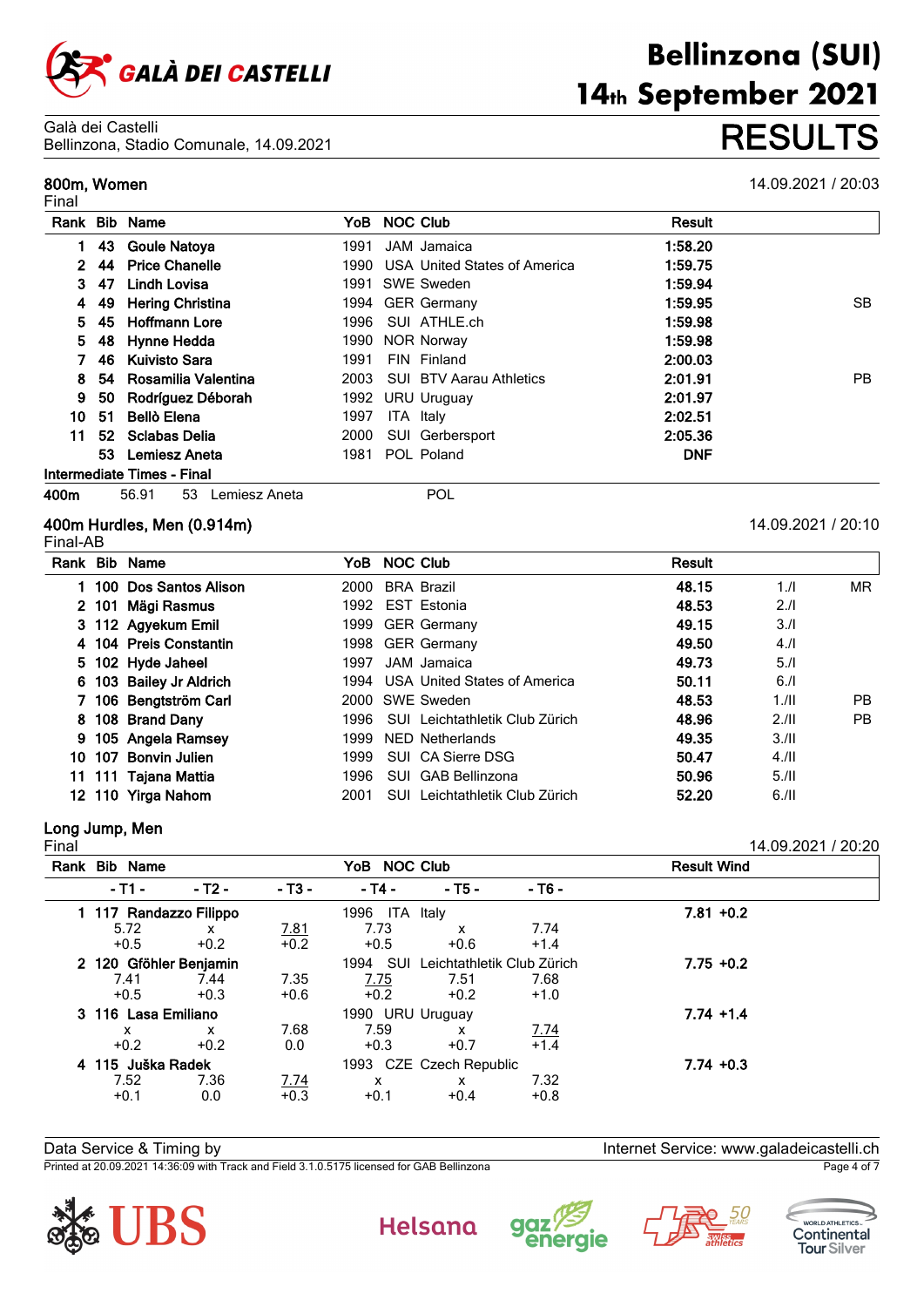

# **Long Jump, Men - Continuation**

| Final                     |                            |                           |                     |                             |                    |        | 14.09.2021 / 20:20 |  |  |
|---------------------------|----------------------------|---------------------------|---------------------|-----------------------------|--------------------|--------|--------------------|--|--|
|                           | Rank Bib Name              |                           |                     | YoB NOC Club                | <b>Result Wind</b> |        |                    |  |  |
|                           | - T1 -                     | - T2 -                    | $-$ T3 $-$          | - T4 -                      | - T5 -             | - T6 - |                    |  |  |
| 5 121 Trio Antonino       |                            |                           |                     | 1993 ITA Italy              |                    |        | $7.45 + 0.3$       |  |  |
|                           | 7.43                       | $\boldsymbol{\mathsf{x}}$ | $\frac{7.45}{+0.3}$ | 7.42                        | 7.43               | 7.40   |                    |  |  |
|                           | $+0.2$                     | $+0.3$                    |                     | $+0.4$                      | $+0.2$             | $+1.0$ |                    |  |  |
|                           | 6 122 Triki Yasser Mohamed |                           |                     | 1997 ALG Algeria            |                    |        | $7.41 + 0.4$       |  |  |
|                           | <u>7.41</u>                | 7.31                      | 7.07                | 1.51                        | 5.46               | 7.39   |                    |  |  |
|                           | $\overline{+0.4}$          | 0.0                       | $+0.8$              | $+0.4$                      | $+1.0$             | $+0.2$ |                    |  |  |
| 7 123 Ullmann Christopher |                            |                           |                     | 1993 SUI LAS Old Boys Basel |                    |        | $7.16 + 0.6$       |  |  |
|                           | х                          | x                         | 7.10                | 7.16                        | x                  | x      |                    |  |  |
|                           | $+0.3$                     | $+0.1$                    | $+0.4$              | $+0.6$                      | $+0.6$             | $+0.8$ |                    |  |  |

**100m, Women** 14.09.2021 / 20:27

|    |            | Rank Bib Name              |      | YoB NOC Club                 | <b>Result</b> |                |
|----|------------|----------------------------|------|------------------------------|---------------|----------------|
|    |            | Fraser-Pryce Shelly-Ann    |      | 1986 JAM Jamaica             | 10.78         | MR             |
|    |            | 2 3 Kambundji Mujinga      |      | 1992 SUI STB Leichtathletik  | 10.99         |                |
|    | $3\quad 2$ | Del Ponte Ajla             |      | 1996 SUI US Ascona atletica  | 11.11         |                |
|    | 4          | <b>Morrison Natasha</b>    |      | 1992 JAM Jamaica             | 11.17         |                |
| 5. | - 6        | Ahye Michelle-Lee          |      | 1992 TTO Trinidad and Tobago | 11.19         |                |
|    | 67         | <b>Burghardt Alexandra</b> |      | 1994 GER Germany             | 11.30         |                |
|    |            | 15 Kielbasinska Anna       |      | 1990 POL Poland              | 11.30         | P <sub>B</sub> |
| 8  | 9          | Pointet Léonie             | 2001 | SUI CA Riviera               | 11.49         |                |

Wind:  $I: +0.5$  m/s

# **400m Hurdles, Women (0.762m)** 14.09.2021 / 20:37

|--|

|    | Rank Bib Name           | YoB NOC Club                        | <b>Result</b> |
|----|-------------------------|-------------------------------------|---------------|
|    | 58 Bol Femke            | 2000 NED Netherlands                | MR<br>54.01   |
|    | 2 61 Sprunger Lea       | 1990 SUI COVA Nyon                  | 54.53         |
|    | 3 59 Tkachuk Viktoriya  | 1994 UKR Ukraine                    | 54.75         |
|    | 4 60 Hailey Cara Nnenya | 1994 USA United States of America   | 55.26         |
|    | 5 62 Nugent Leah        | 1992 JAM Jamaica                    | 56.28         |
| 6. | 63 Giger Yasmin         | 1999 SUI Leichtathletik Club Zürich | 57.47         |
|    |                         |                                     |               |

# Final

**1500m, Men** 14.09.2021 / 20:50

|     | Rank Bib Name         |      | YoB NOC Club                | Result  |           |
|-----|-----------------------|------|-----------------------------|---------|-----------|
|     | 1 130 Grethen Charles |      | 1992 LUX Luxembourg         | 3:35.48 | MR        |
|     | 2 135 Sasinek Filip   |      | 1996 CZE Czech Republic     | 3:35.82 | <b>SB</b> |
|     | 3 140 Arese Pietro    | 1999 | ITA Italy                   | 3:37.23 | <b>PB</b> |
|     | 4 134 Denissel Simon  |      | 1990 FRA France             | 3:37.45 |           |
|     | 5 136 Mccann Luke     | 1998 | IRL Ireland                 | 3:37.68 |           |
|     | 6 141 Carson Hamish   | 1988 | NZL New Zealand             | 3:37.76 |           |
|     | 7 138 Nikolli David   |      | 1994 ALB Albania            | 3:37.86 |           |
|     | 8 139 Noti Luca       |      | 1995 SUI STB Leichtathletik | 3:38.83 | PB.       |
|     | 9 132 Ramsden Matthew | 1997 | AUS Australia               | 3:39.03 |           |
| 10. | 131 Birgen Bethwell   |      | 1988 KEN Kenya              | 3:40.02 |           |

Data Service & Timing by Internet Service: www.galadeicastelli.ch

Printed at 20.09.2021 14:36:09 with Track and Field 3.1.0.5175 licensed for GAB Bellinzona Page 5 of 7









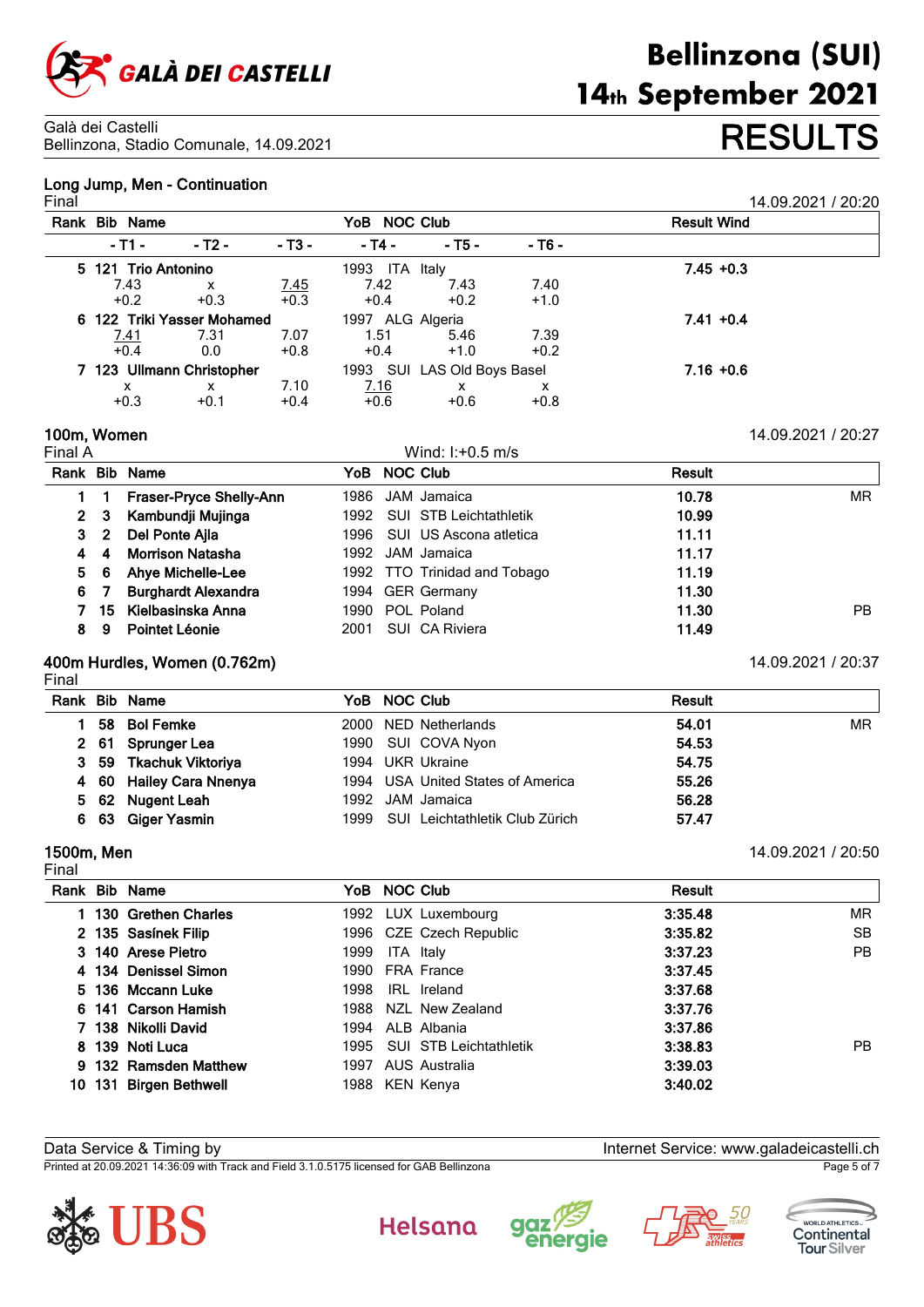

## **1500m, Men - Continuation** 14.09.2021 / 20:50

| Final |                            |                    |      |                                   |               |  |
|-------|----------------------------|--------------------|------|-----------------------------------|---------------|--|
| Rank  | <b>Bib Name</b>            |                    |      | YoB NOC Club                      | <b>Result</b> |  |
| 11.   | 137 Bertašius Simas        |                    | 1993 | LTU Lithuania                     | 3:40.36       |  |
|       | 12 145 Stalhandske Julien  |                    | 2000 | SUI Stade Genève                  | 3:40.77       |  |
|       | 13 146 Laurent Guillaume   |                    | 1990 | SUI ATHLE.ch                      | 3:48.43       |  |
|       | 142 Raess Jonas            |                    | 1994 | SUI LC Regensdorf                 | <b>DNF</b>    |  |
|       | 144 Czerwinski Adam        |                    |      | 1988 POL Poland                   | <b>DNF</b>    |  |
|       | 143 Sowinski Erik          |                    |      | 1989 USA United States of America | <b>DNF</b>    |  |
|       | Intermediate Times - Final |                    |      |                                   |               |  |
| 400m  | 57.13                      | 143 Sowinski Erik  |      | <b>USA</b>                        |               |  |
| 800m  | 1:54.55                    | 143 Sowinski Erik  |      | <b>USA</b>                        |               |  |
| 1200m | 2:54.16                    | 134 Denissel Simon |      | <b>FRA</b>                        |               |  |

# **100m, Men** 14.09.2021 / 21:00

| Final |                          |      | Wind: $1: -0.1$ m/s               |        |  |
|-------|--------------------------|------|-----------------------------------|--------|--|
|       | Rank Bib Name            |      | YoB NOC Club                      | Result |  |
|       | 1 152 De Grasse André    |      | 1994 CAN Canada                   | 10.06  |  |
|       | 2 151 Kerley Fred        |      | 1995 USA United States of America | 10.11  |  |
|       | 3 153 Gatlin Justin      |      | 1982 USA United States of America | 10.13  |  |
|       | 4 155 Ellis Nigel        |      | 1997 JAM Jamaica                  | 10.22  |  |
|       | 5 156 Fall Mouhamadou    |      | 1992 FRA France                   | 10.25  |  |
|       | 6 157 Prescod Reece      |      | 1996 GBR Great Britain            | 10.26  |  |
|       | 7 154 Rodgers Michael    |      | 1985 USA United States of America | 10.27  |  |
|       | 8 158 Reais William Jeff | 1999 | SUI Leichtathletik Club Zürich    | 10.46  |  |

# **100m Hurdles, Women (0.84m)** 14.09.2021 / 21:10

|    |                      |                                                                                                                                                                           | Wind: $I: +0.8$ m/s |                                                                                                                                                                                                                                    |           |
|----|----------------------|---------------------------------------------------------------------------------------------------------------------------------------------------------------------------|---------------------|------------------------------------------------------------------------------------------------------------------------------------------------------------------------------------------------------------------------------------|-----------|
|    |                      |                                                                                                                                                                           |                     | <b>Result</b>                                                                                                                                                                                                                      |           |
| 69 | <b>Visser Nadine</b> |                                                                                                                                                                           |                     | 12.57                                                                                                                                                                                                                              | <b>MR</b> |
|    |                      |                                                                                                                                                                           |                     | 12.73                                                                                                                                                                                                                              |           |
|    |                      |                                                                                                                                                                           |                     | 12.95                                                                                                                                                                                                                              |           |
|    |                      |                                                                                                                                                                           |                     | 13.29                                                                                                                                                                                                                              |           |
|    |                      |                                                                                                                                                                           |                     | 13.43                                                                                                                                                                                                                              |           |
|    |                      |                                                                                                                                                                           |                     | 13.47                                                                                                                                                                                                                              |           |
|    |                      |                                                                                                                                                                           |                     | 13.48                                                                                                                                                                                                                              |           |
|    |                      |                                                                                                                                                                           |                     | <b>DNF</b>                                                                                                                                                                                                                         |           |
|    |                      | Rank Bib Name<br>2 70 Sember Cindy<br>3 74 Kambundji Ditaji<br>4 71 Brooks Taliyah<br>5 76 Carmassi Giada<br>6 73 Clay Liz<br>75 Wojtunik Klaudia<br>72 Robinson TeJyrica |                     | YoB NOC Club<br>1995 NED Netherlands<br>1994 GBR Great Britain<br>2002 SUI STB Leichtathletik<br>1995 USA United States of America<br>1994 ITA Italy<br>1995 AUS Australia<br>1999 POL Poland<br>1998 USA United States of America |           |

# **110m Hurdles, Men (1.067m)** 14.09.2021 / 21:20

| Final |                           |      | Wind: $1: +1.1$ m/s               |        |
|-------|---------------------------|------|-----------------------------------|--------|
|       | Rank Bib Name             |      | YoB NOC Club                      | Result |
|       | 163 Joseph Jason          |      | 1998 SUI LC Therwil               | 13.34  |
|       | 2 167 Pereira Rafael      |      | 1997 BRA Brazil                   | 13.42  |
|       | 3 164 Dickson Michael     |      | 1997 USA United States of America | 13.52  |
|       | 4 168 Smet Koen           |      | 1992 NED Netherlands              | 13.70  |
|       | 5 166 Parokhonka Vitaly   |      | 1993 BLR Belarus                  | 13.76  |
|       | 6 169 Van Der Schaaf Liam |      | 1998 NED Netherlands              | 13.80  |
|       | 7 165 Dal Molin Paolo     | 1987 | ITA Italy                         | 14.28  |
|       | 8 162 Thomas Damion       |      | 1999 JAM Jamaica                  | 25.32  |

Data Service & Timing by Internet Service: www.galadeicastelli.ch

Printed at 20.09.2021 14:36:09 with Track and Field 3.1.0.5175 licensed for GAB Bellinzona Page 6 of 7











# **Bellinzona (SUI)** 14th September 2021 Bellinzona, Stadio Comunale, 14.09.2021 **RESULTS**